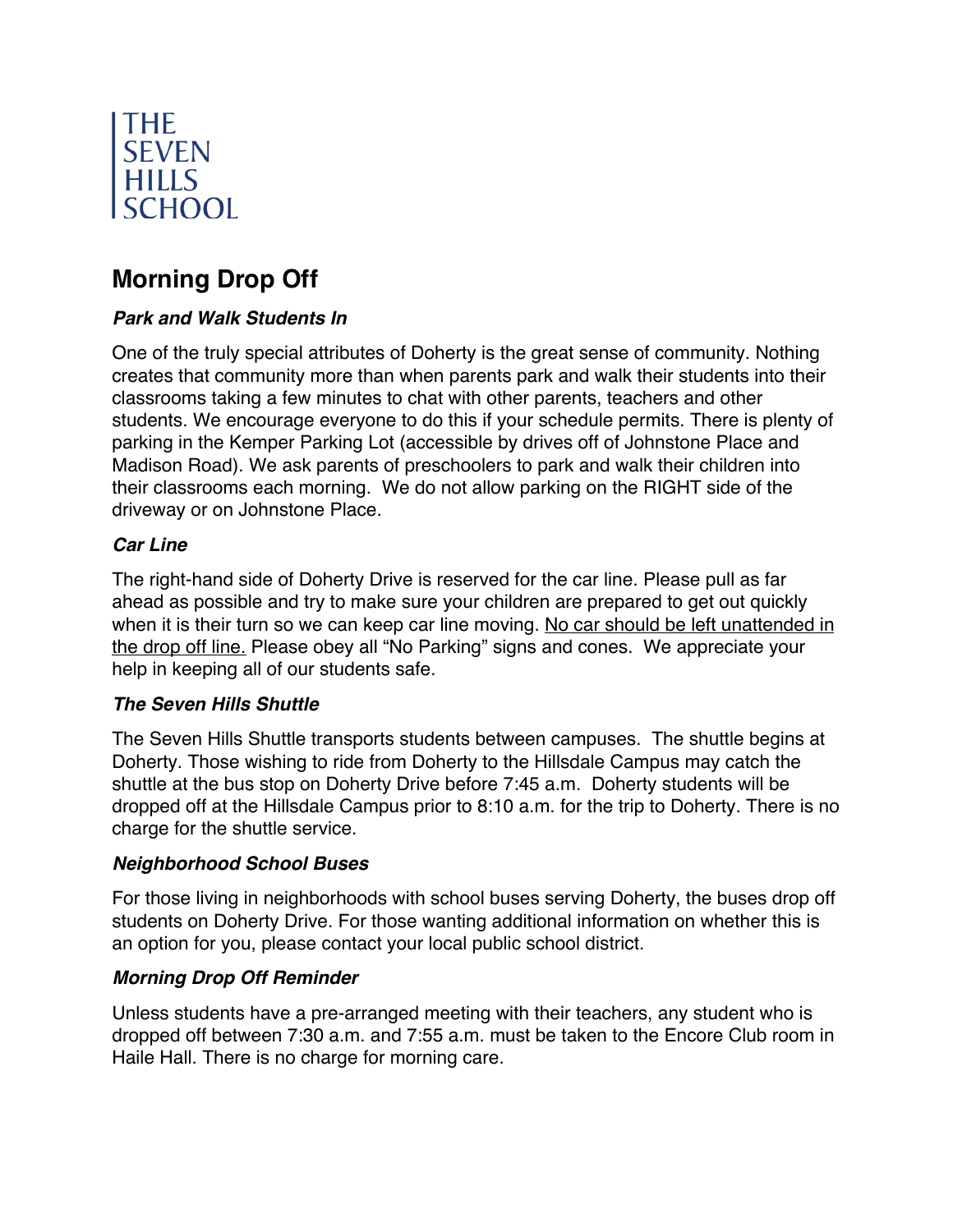## **Dismissal**

#### *11:30 a.m. and 1:00 p.m. Pre-Kindergarten Dismissal*

You may park in the driveway and walk in to pick your child up in the classroom.

#### *3:00 p.m. Pre-Kindergarten and Kindergarten Dismissal*

- Please pull into the left side of the driveway only.
- We ask that you pay attention to faculty directing traffic so our students stay safe.
- Please do not park or get out of your car on the left side of the driveway.
- There will be faculty members helping your students into their car seats.
- Please do not pull around other cars to get to an open spot further up in the driveway.

#### *3:15 p.m. First - Fifth Grade Dismissal*

- No parking on Johnstone Place at all! This is car line for pick up only!
- First through fifth grade will be dismissed to car line on the Jones Hall side of the driveway beginning at 3:15 p.m.
- Once pre-kindergarten and kindergarten have been dismissed, we will start lining up on both sides of the driveway.
- Please do not pull around other cars to get to an open spot further up in the driveway.
- Please watch for faculty directing traffic to keep our students safe.
- Parking remains available behind the Kemper playground for parents who would like to pick their child up in the classroom. Parking **IS NOT** permitted on either side of the driveway during dismissal.

#### *Neighborhood School Buses*

For those living in neighborhoods with school buses serving Doherty, the buses pick up students at the bus stop behind the Kemper playground usually between 3:15 p.m. and 3:30 p.m.

#### *Seven Hills Shuttle*

The Seven Hills shuttle arrives at Doherty at approximately 3:40 p.m. Students wait at the Kemper playground with a faculty member until the shuttle arrives. Upon arrival on the Hillsdale Campus, students will be picked up from the bus by their athletic coach or escorted to Lotspeich Encore Club. Like Doherty Encore Club, you do not need to preregister for Lotspeich Encore Club and the same fee applies. Pre-kindergarten and